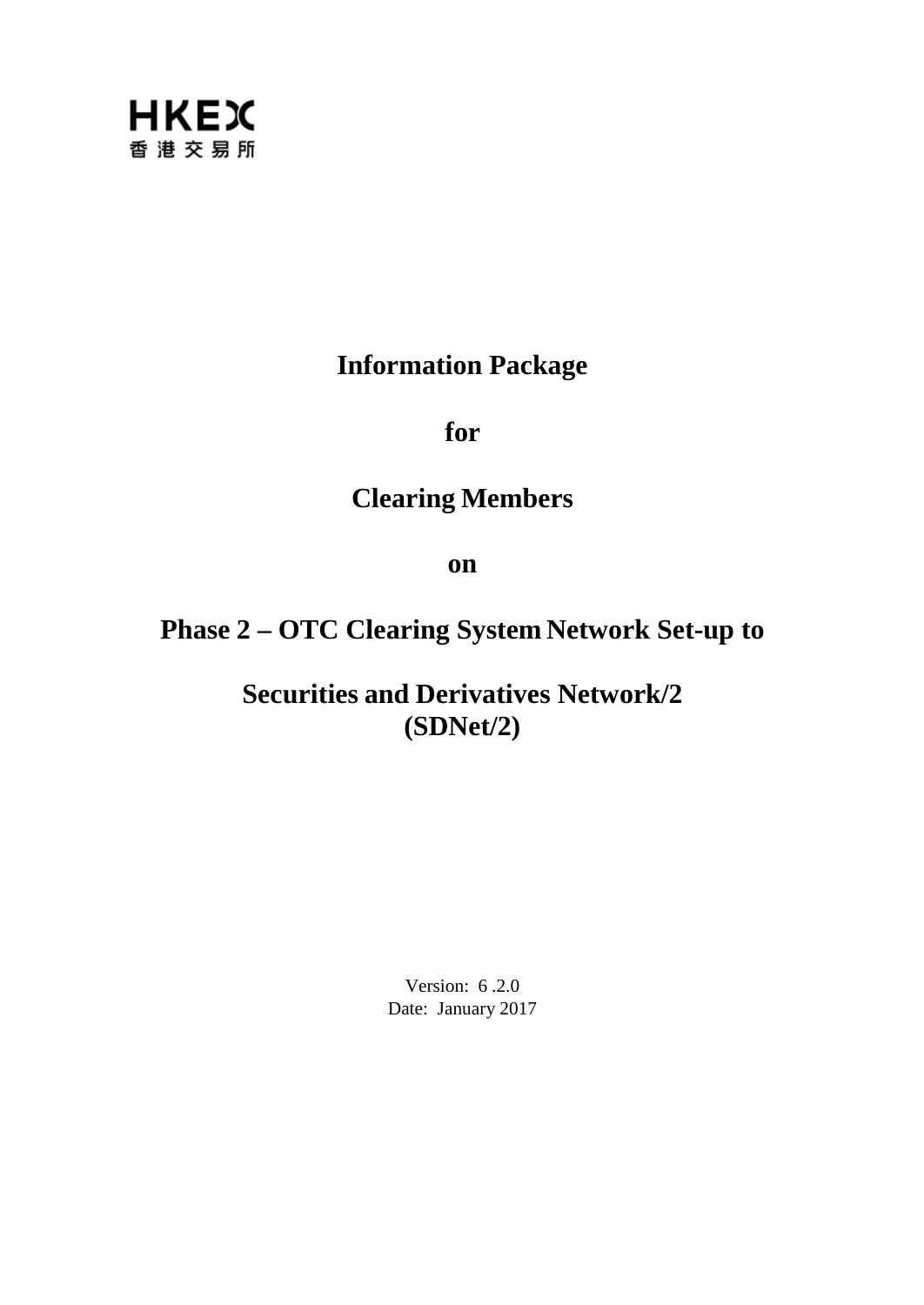

## **Table of Contents**

| 2. |     |  |  |  |
|----|-----|--|--|--|
| 3. |     |  |  |  |
| 4. |     |  |  |  |
|    |     |  |  |  |
|    |     |  |  |  |
|    |     |  |  |  |
|    |     |  |  |  |
|    | 4.3 |  |  |  |
| 5. |     |  |  |  |
| 6. |     |  |  |  |
|    |     |  |  |  |
|    |     |  |  |  |
|    |     |  |  |  |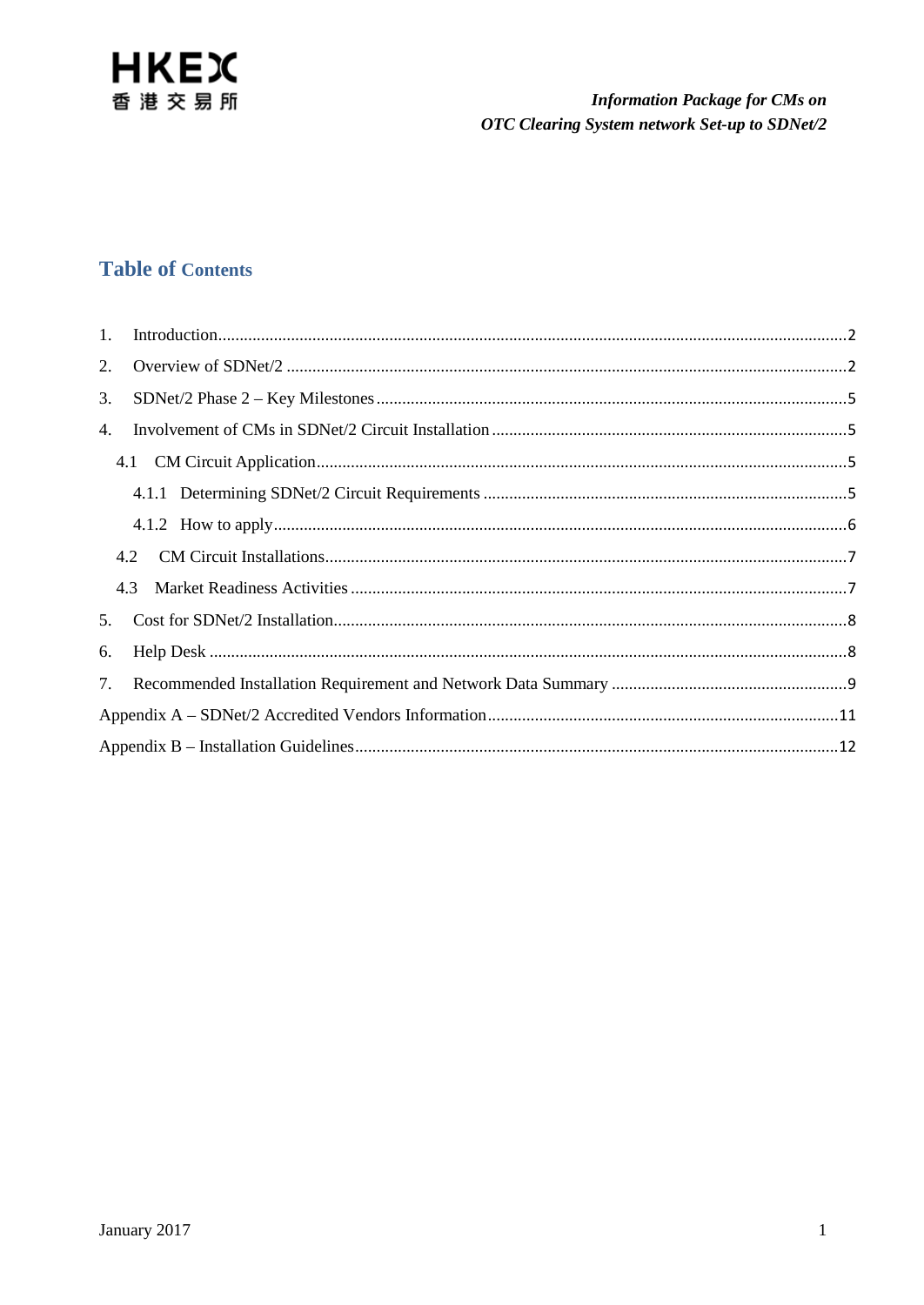

#### <span id="page-2-0"></span>**1. Introduction**

The Securities and Derivatives Network (SDNet/2) is designed for high resilience and its circuits are powered by optical fibres with higher bandwidth options and lowered round-trip latency.

SDNet/2 will adopt a multi-carrier network approach with circuit services provided to Clearing Members (CMs) by multiple vendors accredited by HKEx (Accredited Vendors). CMs can select one or more vendors to install SDNet/2 circuits for their trading devices based on their business needs and pay the circuit charges directly to the respective vendors.

This Information Package is prepared to provide the CMs with: 1) an overview of the SDNet/2; 2) the multi-vendor model of the SDNet/2; 3) the schedules and arrangements for network migration to SDNet/2; and 4) an overview of CMs' involvements in supporting the migration for the clearing systems.

#### <span id="page-2-1"></span>**2. Overview of SDNet/2**

#### 2.1 SDNet/2

SDNet is a consolidated network infrastructure to support multiple market system networks. The main systems supported by SDNet include the OTC Clearing Web Portal.



(Remark: HGC does not provide OTC connection Service)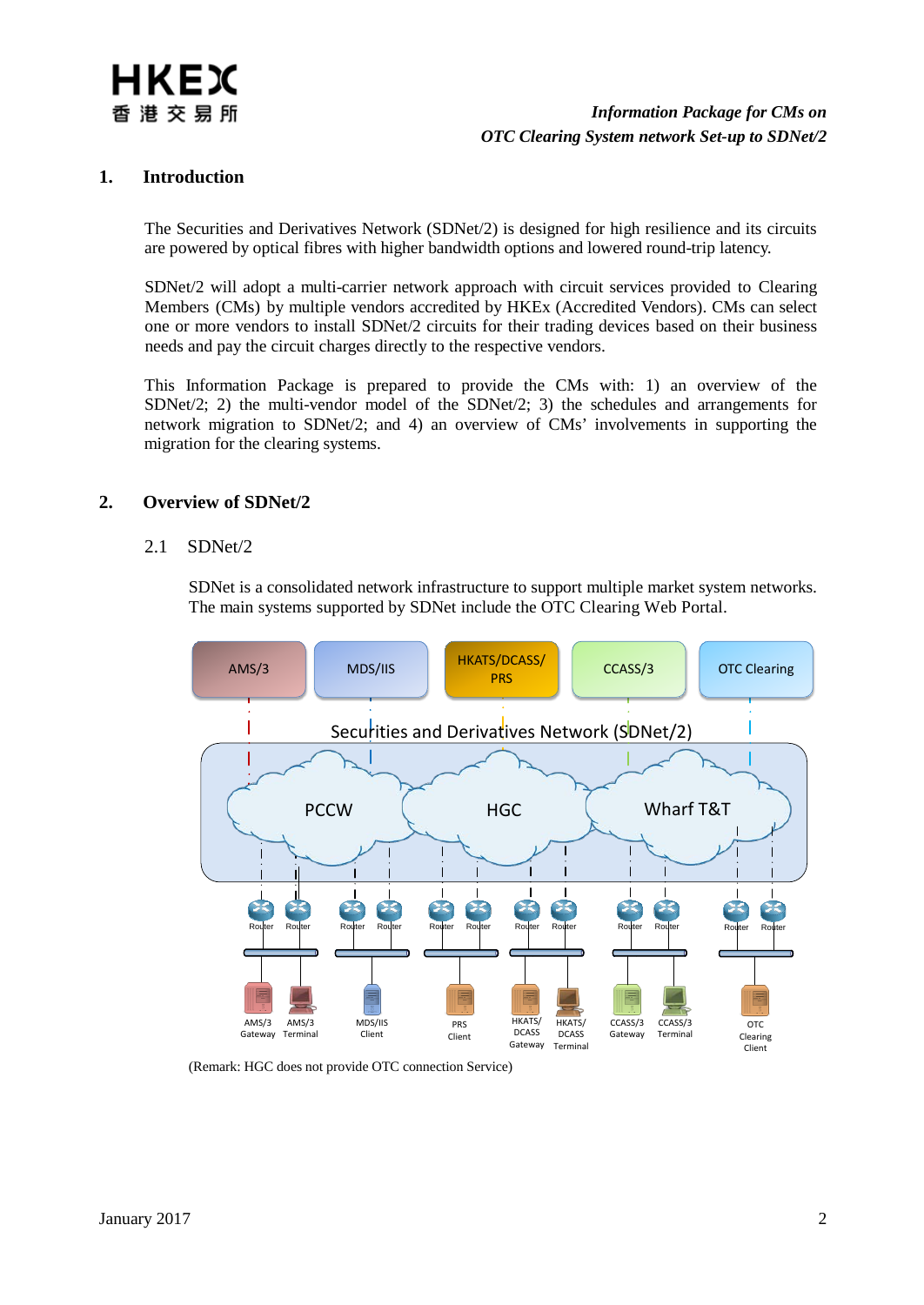SDNet/2 adopts the prevalent Optical Ethernet technology with higher circuit bandwidth and lower network latency. CM circuits will be provisioned with optical fibre, which can be scaled up to 1Gbps. The enhancement of SDNet/2 also includes lowered round-trip network delay with average below  $1.5$  milliseconds<sup>1</sup>.

2.2 Multi-Vendor Model and Accredited Vendors of SDNet/2

SDNet/2 will be provided by different network vendors to the CMs. HKEx has defined a set of commercial and technical requirements for operating the SDNet/2 infrastructure. Vendor has to pass all requirements defined by HKEx, to become an A**ccredited Vendor**. To remain as an Accredited Vendor, vendors are required to meet and maintain all service levels defined by HKEx for ongoing operations.

The Accredited Vendor will have a validity period up to end July 2015.

Through a comprehensive accreditation process, initially, 2 vendors have been appointed to provide SDNet/2 network services for OTC connection. These vendors are (in alphabetical order):

 $\Box$  Hong Kong Telecommunications (HKT) Limited (also known as PCCW)

□ Wharf T&T Limited (Wharf T&T)

#### 2.3 Differences in SDNet/2

**Higher capacity and performance –** SDNet/2 network offers higher bandwidth capacity for rapid traffic volume growth immediately. Depending on the actual HKEx's market system requirements, the bandwidth of SDNet/2 circuit can be scalable to 1Gbps. The performance of core network equipment used in SDNet/2 is also upgraded to support a lowered round trip network delay (RTD).

**Improvement in reliability –** With advancement in network resilience technology, SDNet/2 will be operated with a network availability of 99.999%.

**Wider choice of network vendors –** With SDNet/2, CMs are given choices to select their preferred network vendors, among the Accredited Vendors. CMs can compare different offers from the network vendors and select the network vendor(s) that best meet their needs.

<sup>&</sup>lt;sup>1</sup> Please refer to Appendix A for districts in Hong Kong with average of 1.5 milliseconds round-trip latency. Latency is measured with 512 -byte packet.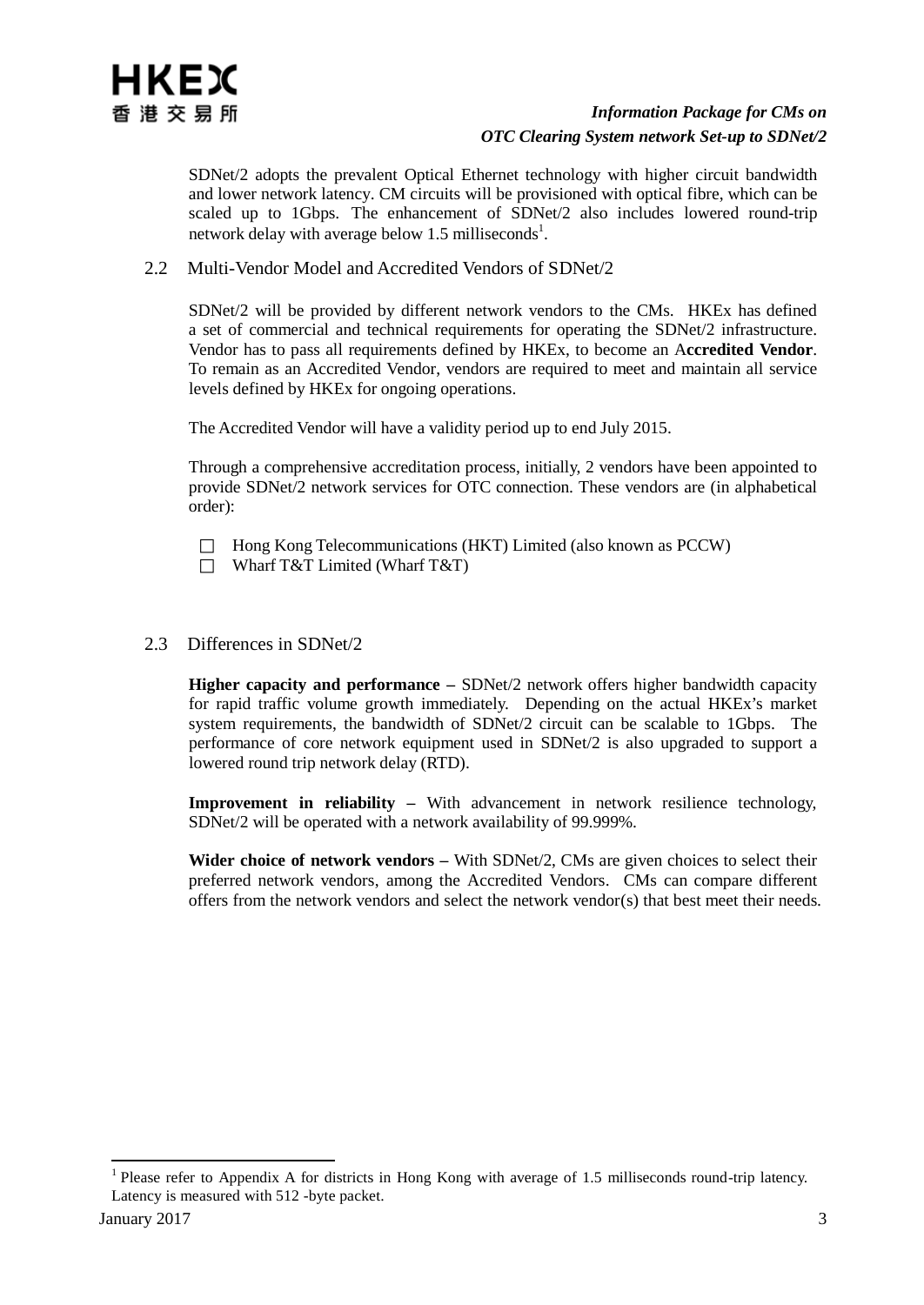

#### 2.4 Accredited Vendor Services of SDNet/2

With SDNet/2, CMs shall pay the circuit charges directly to their selected Accredited Vendor(s).

Accredited Vendors will provide the billing, technical support and maintenance services of the SDNet network directly to CMs. For on-going support of the network services, CMs are required to report network problems and other network related enquiries to the Accredited Vendors directly. If necessary, the Accredited Vendors may also report the network problem to HKEx.

CMs will need to change IP address when they change their SDNet/2 Accredited Vendor. For circuit relocation with the same Accredited Vendor, the Accredited Vendor may also propose to change IP address in order to optimize the network path according to the new location of the CMs.

#### 2.5 Prices of SDNet/2

All Accredited Vendors will offer SDNet/2 services to CMs according to the circuit capped price scheme by which the maximum prices for different bandwidth circuits are capped. However, Accredited Vendors are allowed to offer CMs SDNet/2 circuits at discounted prices. Apart from circuit rental charges, other charges for services such as upgrade, relocation also apply. CMs are advised to inquire price information from the Accredited Vendors. More information of the capped price scheme can be found in Appendix A.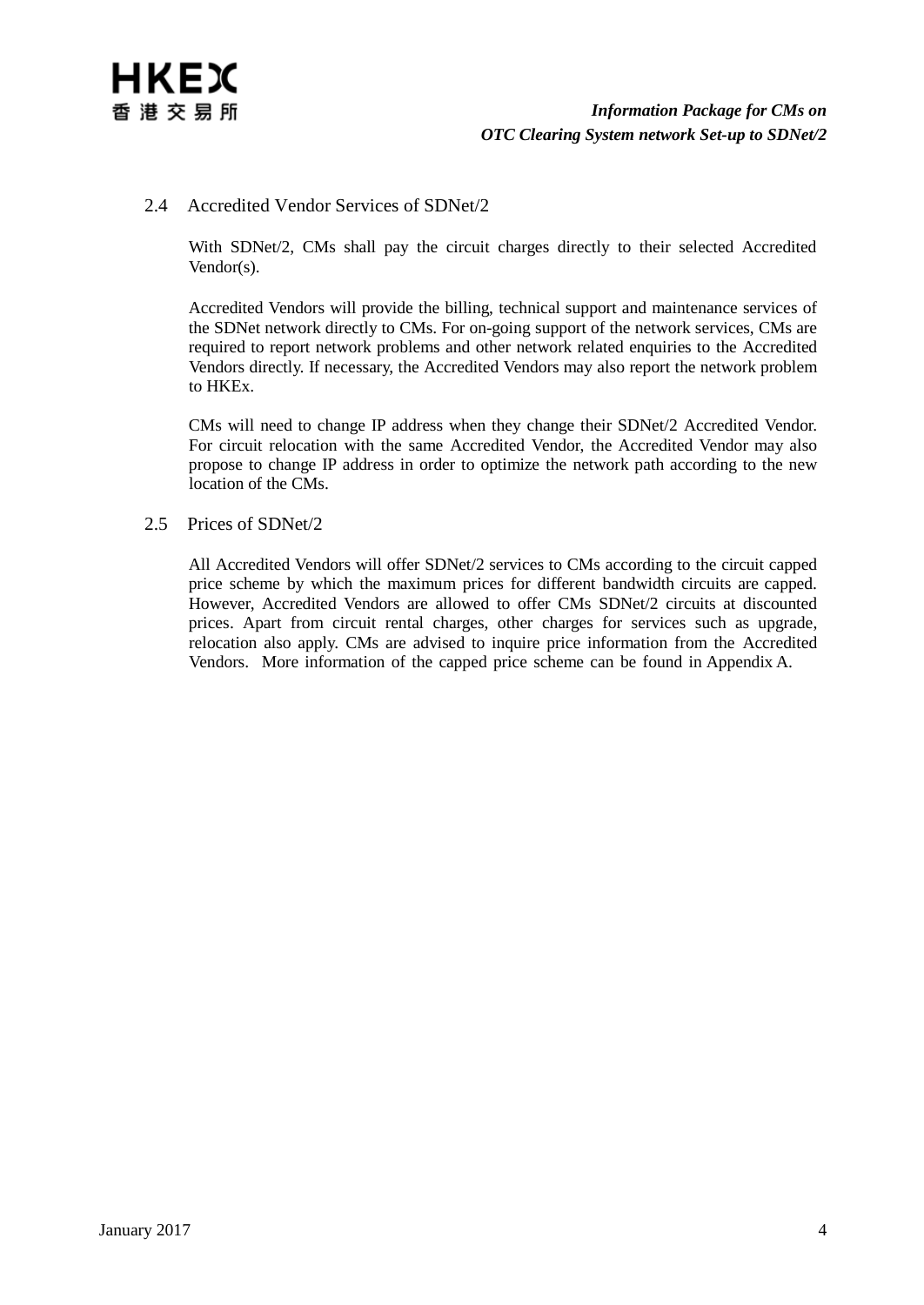#### <span id="page-5-0"></span>**3. SDNet/2 Phase 2 – Key Milestones**

The key steps of SDNet/2 installation secured line installation are summarized as follows:

| <b>Stage</b>   | <b>Activities for</b><br><b>CMs</b>                                                                                                                                                                                 | <b>Remark</b>                                                                                                    |  |  |  |  |
|----------------|---------------------------------------------------------------------------------------------------------------------------------------------------------------------------------------------------------------------|------------------------------------------------------------------------------------------------------------------|--|--|--|--|
| $\mathbf{1}$   | <b>CMs APPLYING SDNET/2 CIRCUITS</b>                                                                                                                                                                                |                                                                                                                  |  |  |  |  |
|                | HKEx provides information pack                                                                                                                                                                                      |                                                                                                                  |  |  |  |  |
|                | CMs select and apply for circuits from<br>$\perp$<br><b>Accredited Vendors</b><br>according to HKEx's notifications                                                                                                 |                                                                                                                  |  |  |  |  |
| $\overline{2}$ | <b>IMPLEMENTATION OF CIRCUIT INSTALLATION</b>                                                                                                                                                                       |                                                                                                                  |  |  |  |  |
|                | Step 1 Accredited Vendors provision for fibre<br>cable inside CMs' office buildings. CMs may be<br>requested to coordinate with their Building<br>Management Office (BMO)<br>Step 2 Accredited Vendors conduct site | On a needed basis                                                                                                |  |  |  |  |
|                | survey at the CMs' offices for cable routing design<br>and environment set up                                                                                                                                       |                                                                                                                  |  |  |  |  |
|                | Step 3 Accredited Vendors conduct on-site cable<br>installation at the CMs' offices                                                                                                                                 | Around 3 hours<br>(Mon – Fri: 5:15pm to 9:00 pm, Sat: 9:00am –<br>$6:00 \text{pm}$                               |  |  |  |  |
|                | Step 4 Accredited Vendors conduct on-site<br>installation of routers at the CMs' offices.                                                                                                                           | <b>Router Installation</b><br>Around 3 hours<br>(Mon – Fri: 5:15pm to 9:00 pm, Sat: 9:00am –<br>$3:00 \text{pm}$ |  |  |  |  |

## <span id="page-5-2"></span><span id="page-5-1"></span>**4. Involvement of CMs in SDNet/2 Circuit Installation**

## **4.1 CM Circuit Application**

Under SDNet/2, CMs are required to select one or more Accredited Vendors to install SDNet/2 circuits for their trading devices. The following paragraphs describe how CMs should apply SDNet/2 circuits from the Accredited Vendors.

## <span id="page-5-3"></span>**4.1.1 Determining SDNet/2 Circuit Requirements**

Under SDNet/2, HKEx will define the minimum bandwidth requirements of OTC Clear network for production circuits and their corresponding testing circuits.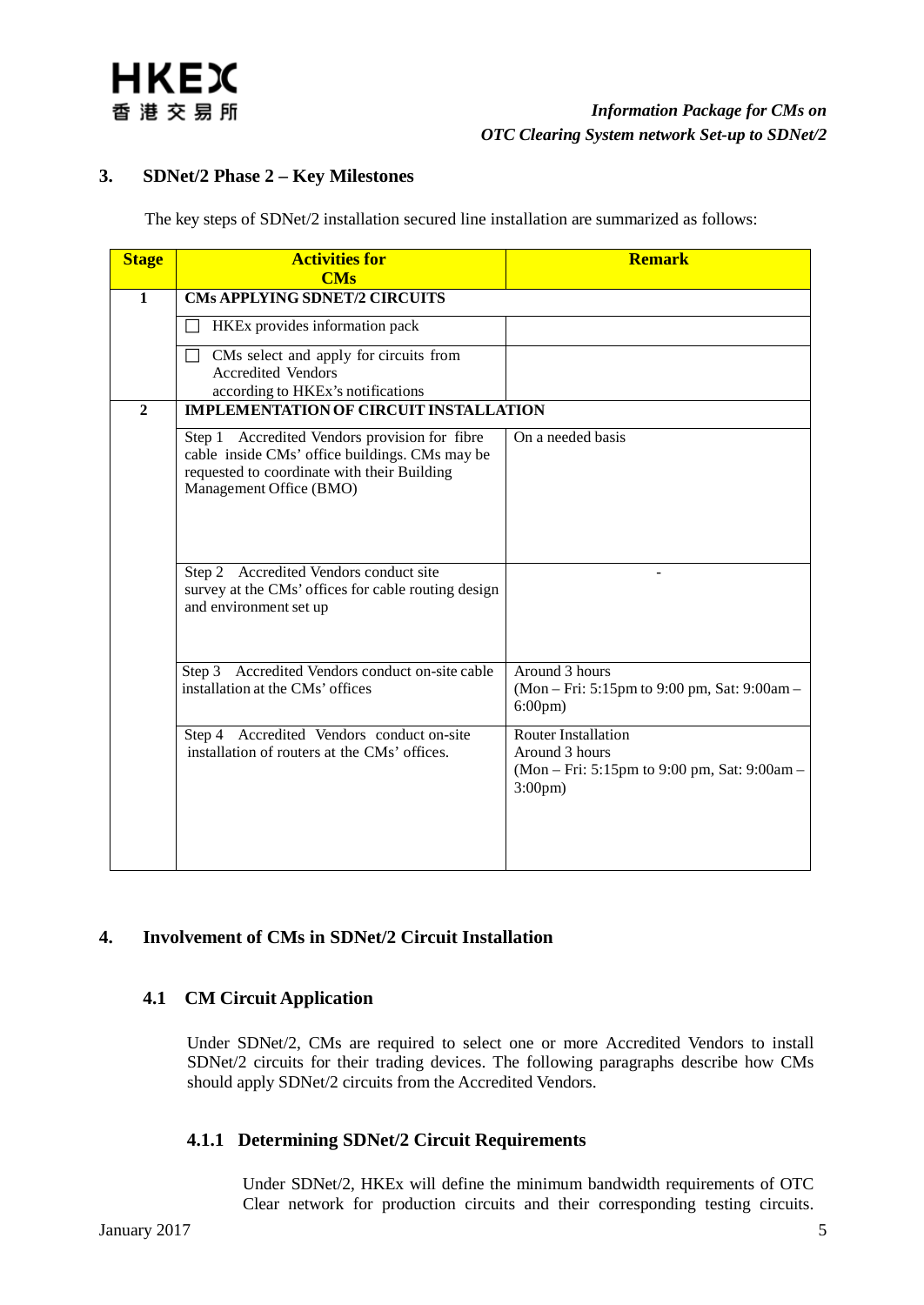CMs are required to subscribe not lower than the specified minimum bandwidth. The initial minimum bandwidth requirements for network migration to SDNet/2 are as followings. CMs may subscribe more than the minimum bandwidth from their Accredited Vendors on a need basis.

| <b>System</b>         | <b>Number of concurrent</b><br>users | <b>Min. Bandwidth</b><br><b>Requirement</b> |
|-----------------------|--------------------------------------|---------------------------------------------|
| Production            | $1 - 2$                              | 1 Mbps                                      |
| Circuit               |                                      |                                             |
| Production<br>Circuit | $3 - 4$                              | 2 Mbps                                      |

Subject to market situation, HKEx may consider uplift the bandwidth requirement in the future and CMs may need to upgrade their SDNet/2 circuit bandwidth accordingly, for which, Accredited Vendors may charge for one-off upgrade cost in addition to higher bandwidth rental. Please see Appendix A for Price of SDNet/2 Circuit.

## <span id="page-6-0"></span>**4.1.2 How to apply**

#### Submission of Application to Accredited Vendors

CMs should firstly approach Accredited Vendors to get the SDNet/2 application form and information. The Accredited Vendors' contact numbers and email addresses are set out in Appendix A. CMs should compare offers from the Accredited Vendors, read carefully all the terms and conditions as specified on the application form and the relevant material before completion of the application form.

#### Application of Circuit to Multi-vendor

For CMs who are going to install more than one set of SDNet/2 circuit, they can apply for different sets of circuits from different Accredited Vendors.

Please note that circuits within a dual-circuit configuration must be subscribed from the same Accredited Vendor.

#### Minimum Subscription Period

The minimum subscription period of SDNet/2 circuits is 3 months. However, Accredited Vendors can sign longer contracts with CMs. CMs should carefully review the prices and other terms and conditions of different bandwidth options before signing contracts with the Accredited Vendors, as switching vendors may incur addition cost before the contract expiry.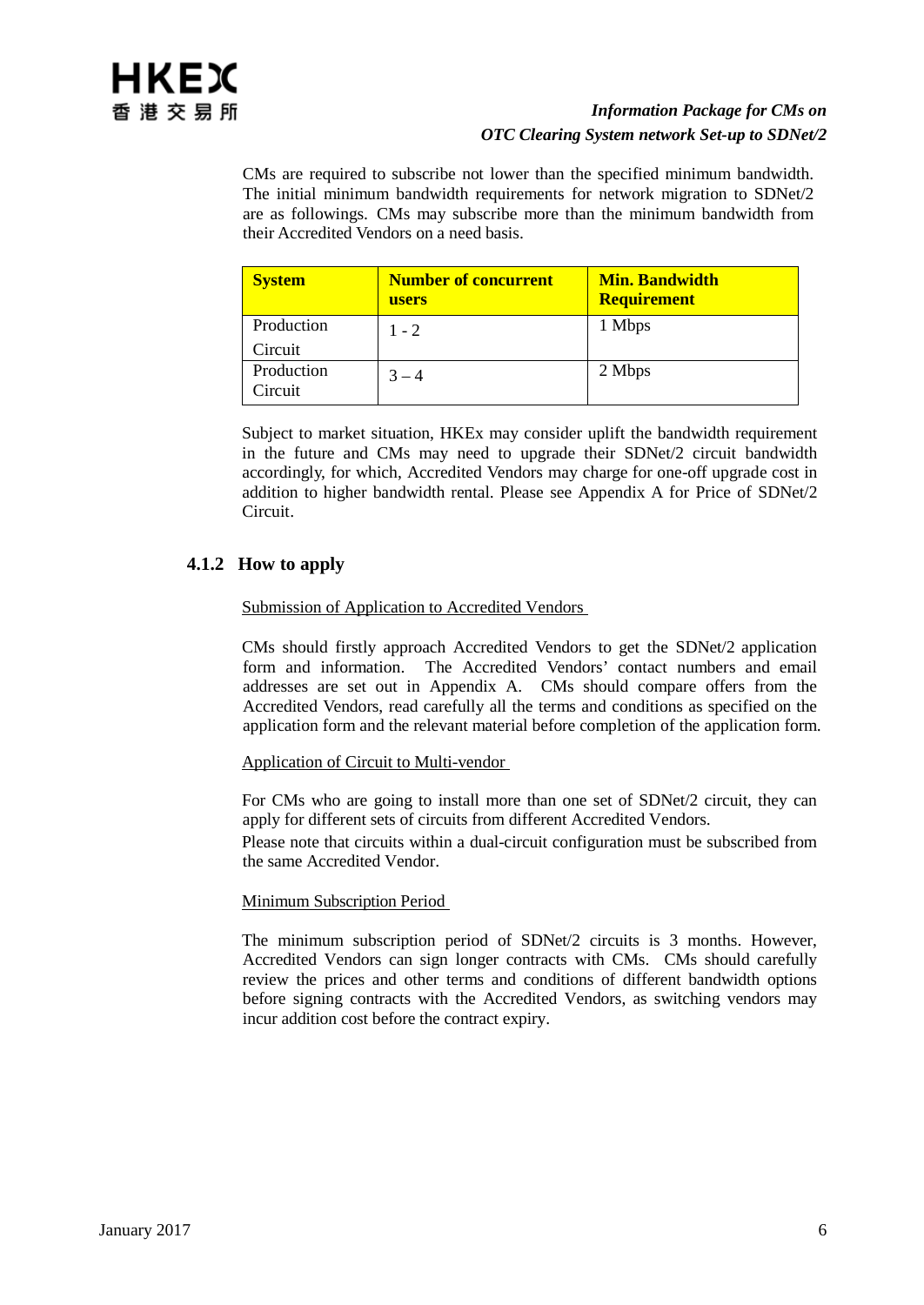

### <span id="page-7-0"></span>**4.2 CM Circuit Installations**

SDNet/2 adopts the Optical Ethernet technology. Accredited Vendors' field engineers have to lay fibre cables in the CM offices and install new network equipment for each CM circuit. To facilitate smooth installation of SDNet/2 circuits by Accredited Vendors, CMs are required to provide the following assistance:

- a. CMs are required to ensure the necessary facilities (such as AC power sockets and space) are available before circuit installation by referring to the Installation Guidelines as set out in Appendix B and support the installation of new network equipment in their premises during non-office hours.
- b. CMs may be requested to coordinate with their Building Management Office in order to allow the laying of fibre cables in their buildings. If considered necessary, Accredited Vendors will inform the involved CMs of such requests.
- c. CMs are requested to allow site visits by Accredited Vendors' field engineers for preinstallation study, fibre pre-wiring, and network equipment installation. After the site survey, Accredited Vendors will confirm with the CMs on fibre circuit installation date and router installation date. Accredited Vendors will also advise CMs of any resource shortage such as AC Power Supply.

CMs are also advised to complete the following preparation tasks as early as possible:

- a. Provide enough space for the location of new network equipment.
- b. Decide on open wiring or concealed wiring for the new circuits. If concealed wiring is needed, prepare to provide cable conduit and get approval from their building management if necessary
- c. Select an on-site contact person for support of the installation work by the Accredited Vendors. Such person should be familiar with the requirements stipulated in the Installation Guidelines in Appendix B.

#### <span id="page-7-1"></span>**4.3 Market Readiness Activities**

To ensure the readiness of the SDNet/2 for the OTC Clearing System, a series of testing for market readiness will be conducted before the launch of OTC Clearing services to CMs. The detailed test plan will be outlined in separate test plan documents.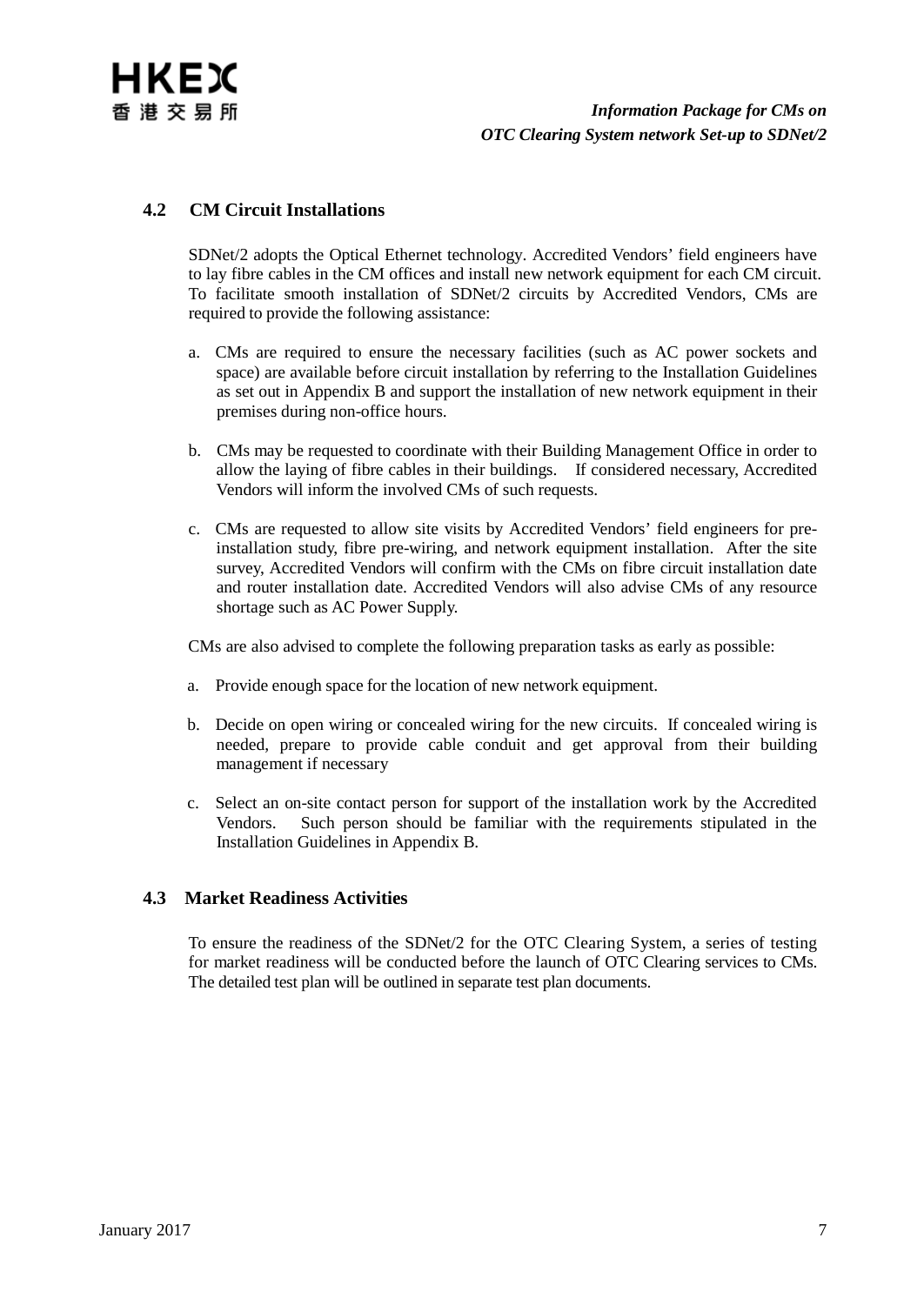

#### <span id="page-8-0"></span>**5. Cost for SDNet/2 Installation**

CMs may bear the cost on the upgrade from testing circuits to production circuits and additional equipment to be installed such as standard cabinet, power sockets and the related tray or partition as shown in Appendix B and the additional resources requirements due to the migration activities.

For CMs using data centre services for hosting their equipment, they may bear the cabling fee, connection fee and additional equipment space that are charged by the data centre service provider.

#### <span id="page-8-1"></span>**6. Help Desk**

For any queries regarding SDNet/2 implementation for OTC Clearing System, CMs can contact the following numbers for assistance:

#### **Accredited Vendors Contacts:**

- For SDNet/2 circuit application, installation arrangement and technical questions

|          | <b>PCCW</b>              | <b>Wharf T&amp;T</b>          |
|----------|--------------------------|-------------------------------|
| Phone:   | 2888-2929 or dedicated   | 2112-9000                     |
|          | <b>Account Manager</b>   |                               |
| Service  | Monday – Friday:         | Monday – Friday:              |
| Hours:   | $9:00 - 18:00$           | $9:00 - 18:00$                |
|          | Saturday:                | Saturday:                     |
|          | $9:00 - 13:00$           | $9:00 - 13:00$ (except Public |
|          | (except Public Holidays) | Holidays)                     |
|          |                          | 24-hour Hotline:              |
|          |                          | 121-388                       |
|          |                          |                               |
| Email    | sdnet@pccw.com or        | sdnet@wharftt.com             |
| Address: | E-Mail to dedicated      |                               |
|          | <b>Account Manager</b>   |                               |

#### **HKEx Contacts:**

- For SDNet/2 technical support questions, please send email [to: sdnet@hkex.com.hk](mailto:sdnet@hkex.com.hk)
- For SDNet/2 general enquiry, please call the respective General Enquiry Hotline: OTC Clearing – 2211-6530.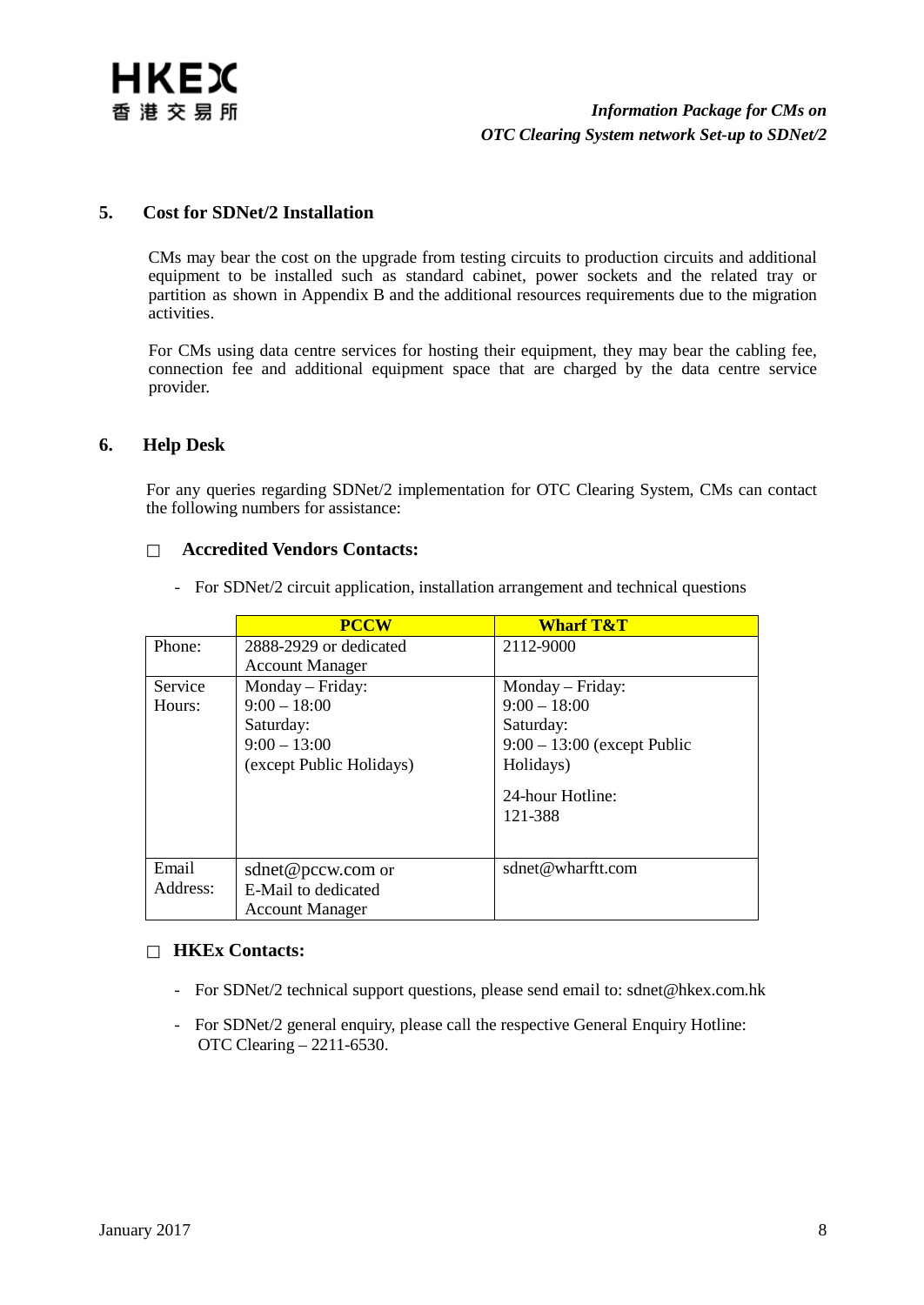#### <span id="page-9-0"></span>**7. Recommended Installation Requirement and Network Data Summary**

The following installation standard is recommended for OTC Clear clearing members.

As there will be a number of key enhancements of OTC clearing functionalities in near futures, CMs are commended to keep a Development Link SDNet/2 connection for the testing purposes.

- *A) Accessibility to testing environment of OTC Clear*
- 1. Timeline for SDNet/2 installation: Complete installation at least 2 weeks prior to the start of UAT testing
- 2. Circuit Purpose: **Development Link.**
- 3. Circuit Type: Single Link or Dual Link
- 4. Bandwidth: Minimum 1Mbps

\*\*CMs should consider their internal network requirements and decide on the requirement of the testing connection:

- (i) Number of development link(s) to be installed
- (ii) Location of development link(s) to be installed<br>(iii) Resilience requirements (e.g. Dual Link or installed
- Resilience requirements (e.g. Dual Link or installation in multiple sites)
- *B) Accessibility to production environment of OTC Clear*
- 1. Timeline for SDNet/2 installation: Complete installation at least 2 weeks prior to the start of production connectivity testing.
- 2. Circuit Purpose: **Production Link.**
- 3. Circuit Type: Production Sites Dual Link Contingency Sites - Single Link or Dual Link
- 4. Bandwidth: Production Sites Minimum 2Mbps Contingency Sites – Minimum 1Mbps

#### **Network Data Summary:**

URL to OASIS application:

**eSelfService**:<https://www.otcclearinghk.com/eSelfService> **Settlement Limit Enquiry:** https://www.otcclearinghk.com/OnlineEnquiry/ **What-if simulator**:<https://whatif.otcclearinghk.com/recon-services/>

#### For OTC Secure File Transfer (sFTP) for OASIS Reports Download Services: **[mft.otcclearinghk.com](https://mft.otcclearinghk.com/)**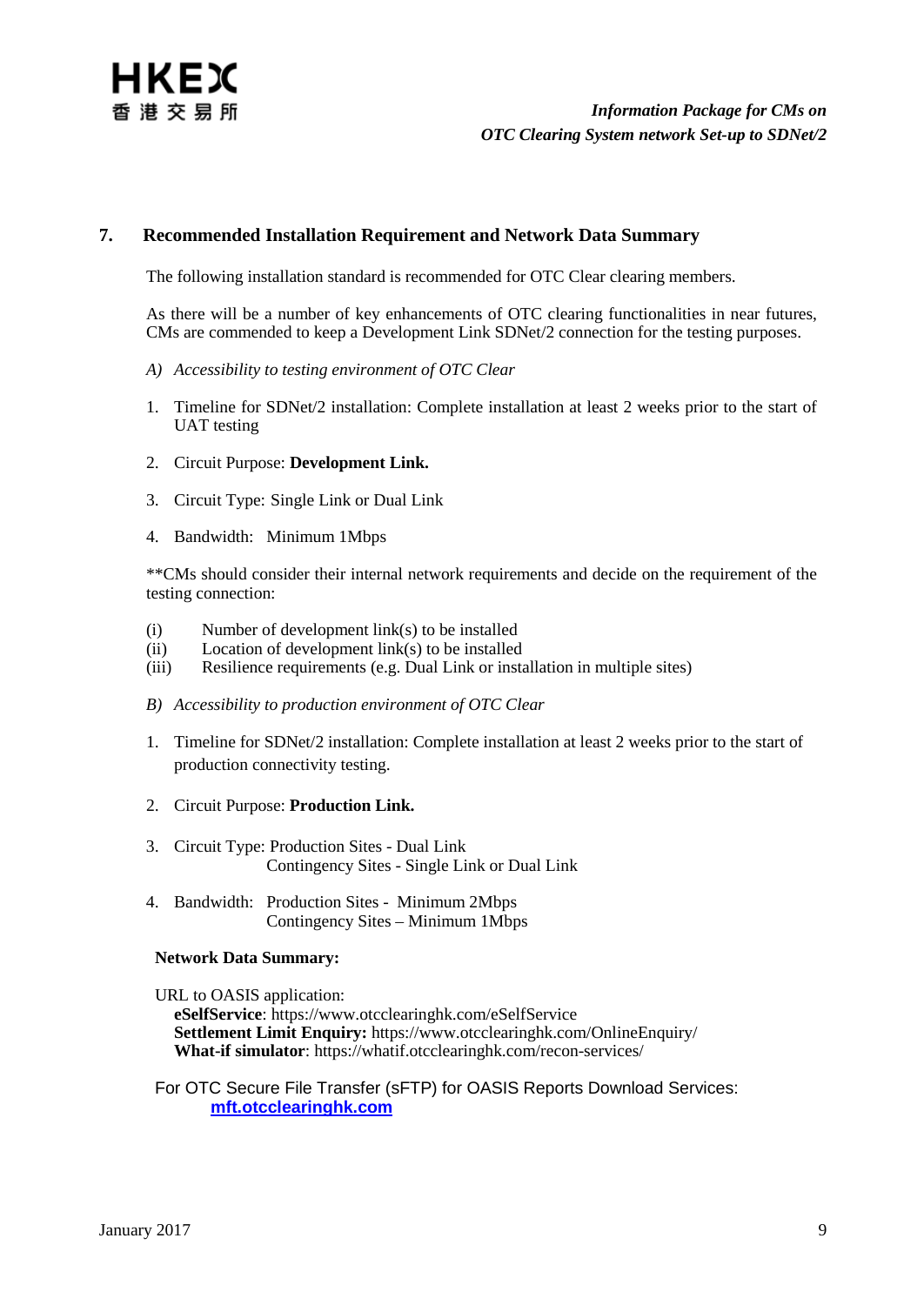

Clearing Member's subnet range for different service providers: PCCW: 10.58.0.0/24 to 10.58.127.0/24 WTT: 10.59.0.0/24 to 10.59.127.0/24 \*CM will be assigned to a 24-bit subnet which depends on which carrier they choose.

IP address range usable by Clearing Members is: **x.x.x.65 ~ x.x.x.190** Please note that IP addresses outside these ranges are used and reserved by HKEx.

Routing setup at Client PC/Server: Route 10.153.11.0 mask 255.255.255.0 (Virt-A "x.x.x.254") Route 10.154.11.0 mask 255.255.255.0 (Virt-A "x.x.x.254")

| <b>Services</b>                                                                                                       | <b>Port</b>  | <b>IP Address</b>              | <b>IP Address</b>                                    |
|-----------------------------------------------------------------------------------------------------------------------|--------------|--------------------------------|------------------------------------------------------|
|                                                                                                                       |              | (Testing environment)          | (Production environment)                             |
| <b>DNS</b>                                                                                                            | $53/$ udp    | To be advised in UAT test plan | 10.154.11.21 (Preferred)<br>10.153.11.21 (Alternate) |
| <b>HTTPS</b><br>(Web server -<br><b>OASIS Collateral</b><br><b>Management</b><br>Portal)                              | $443$ /tcp   | To be advised in UAT test plan | 10.154.11.22 (Primary)<br>10.153.11.22 (Secondary)   |
| <b>HTTPS</b><br>(Web<br>server<br><b>Settlement</b><br>Limit<br><b>Enquiry</b> )                                      | $443$ /tcp   |                                | 10.154.11.22 (Primary)<br>10.153.11.22 (Secondary)   |
| <b>HTTPS</b><br>(Web server $-$<br><b>OASIS Margin</b><br><b>Simulator Portal)</b>                                    | $443$ /tcp   | To be advised in UAT test plan | 10.154.11.23 (Primary)<br>10.153.11.23 (Secondary)   |
| <b>OTC Secure File</b><br><b>Transfer (SFTP)</b><br>for OASIS<br><b>Reports</b><br><b>Download</b><br><b>Services</b> | $10022$ /tcp |                                | 10.154.11.71 (Primary)<br>10.153.11.71 (Secondary)   |

#### **Services ports to be opened in the firewall.**

#### **HKEx Contacts:**

Forquestions and queries on the installation recommendation and network data, please send email to [OTCmembership@hkex.com.hk](mailto:%20OTCmembership@hkex.com.hk) or call OTC Clearing onboarding team at **2211 6538**.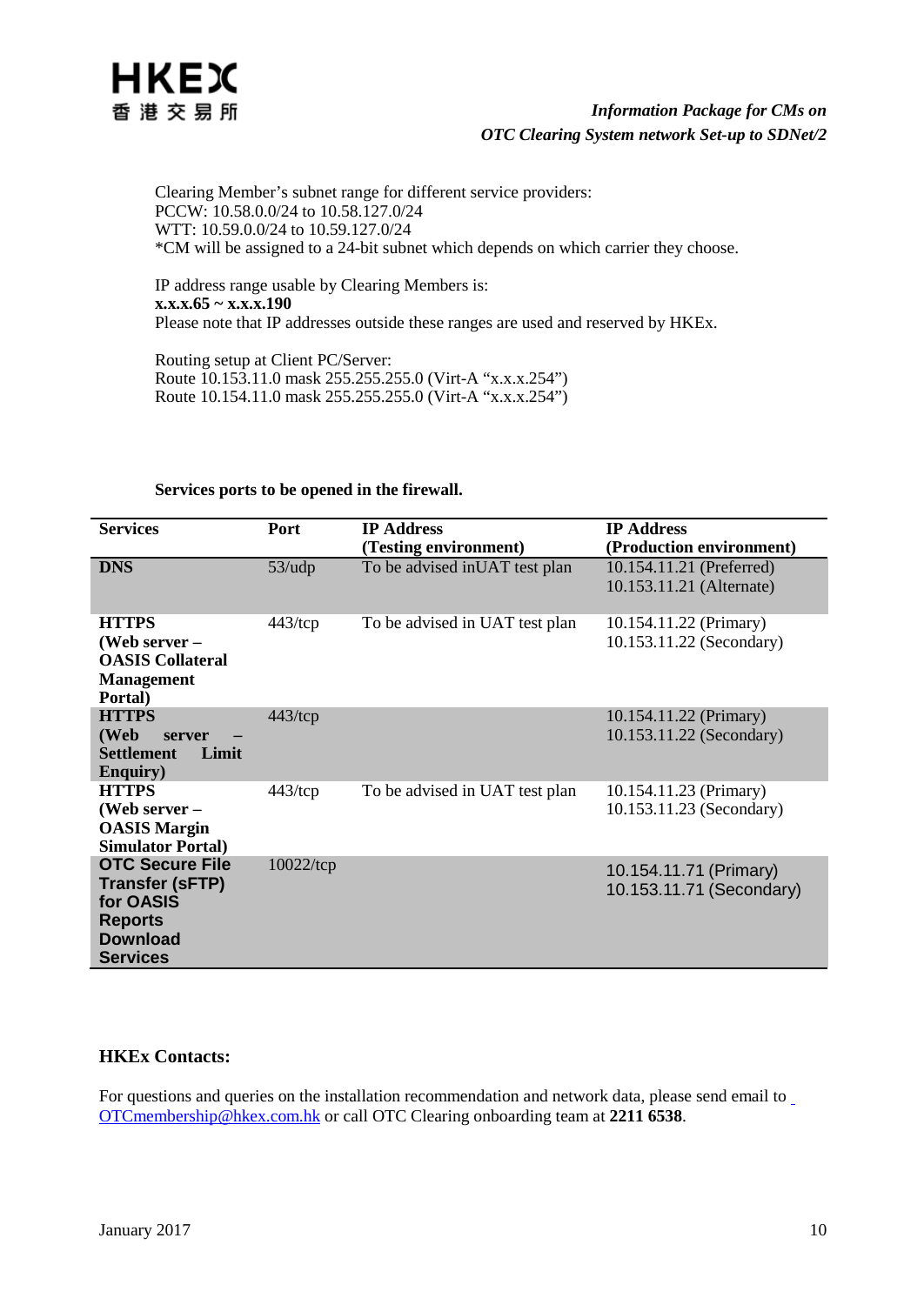

#### <span id="page-11-0"></span>**Appendix A – SDNet/2 Accredited Vendors Information**

SDNet/2 services are provided by Accredited Vendors for the provision of circuits from CM locations to HKEx's data centres.

To become an Accredited Vendor, the Vendor's SDNet/2 service must comply with the technical requirements set out by HKEx. The compliance of these technical requirements ensures the Accredited Vendor will deliver a stable, reliable and high quality networking services to the CMs.

Initially, two Accredited Vendors have been selected and accredited to provide SDNet/2 network services. These vendors which provide OTC connection service are (in alphabetical order):

Hong Kong Telecommunications (HKT) Limited (also known as PCCW) Wharf T&T Limited (Wharf T&T)

For details of SDNet/2 circuit price information / technical specification / service level, please refer to:

[http://www.hkex.com.hk/eng/market/sec\\_tradinfra/Documents/SDNet2\\_Pricing\\_Technical\\_Service%20L](http://www.hkex.com.hk/eng/market/sec_tradinfra/Documents/SDNet2_Pricing_Technical_Service%20Level_effective%20March%202016.pdf) [evel\\_effective%20March%202016.pdf](http://www.hkex.com.hk/eng/market/sec_tradinfra/Documents/SDNet2_Pricing_Technical_Service%20Level_effective%20March%202016.pdf)